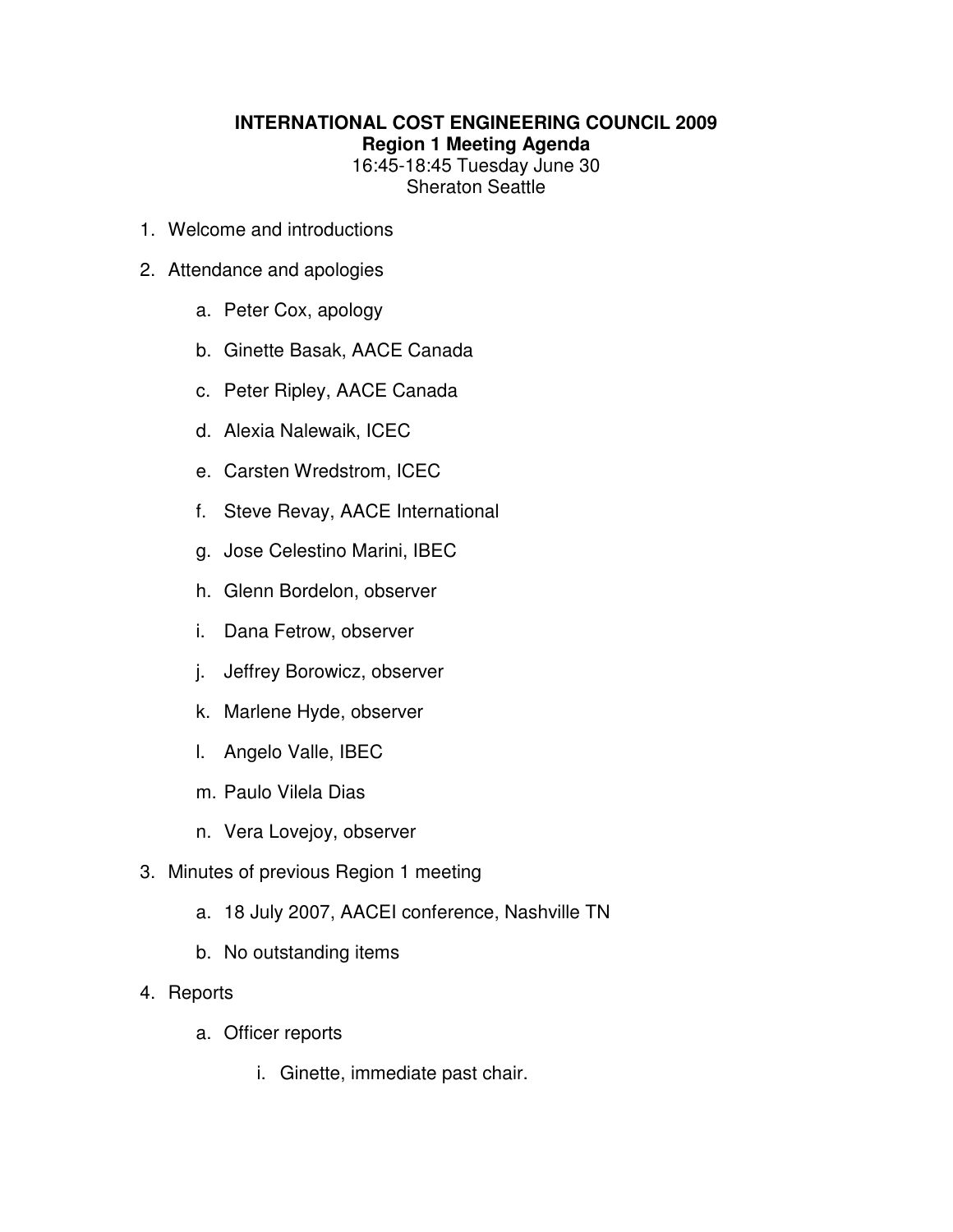- 1. Current role is nominations committee, will meet the chairman & secretary in Kuala Lumpur in August for the upcoming meeting in Singapore 2010.
- ii. Carsten, admin vice chair also representing the Danish PMA.
	- 1. There is a growing interest for cost engineering in Scandinavia. It's an undeveloped area
	- 2. There are discussions about certification programs and connections to AACEI.
	- 3. There will be much more focus on the hard skills of project management, with the financial crisis. Cost engineering methods, tools. Not so much about behavioral things, the soft skills. Big companies are developing project support departments, with a focus on the cost engineering disciplines. There is an emphasis on people, more than software. Overruns of up to 50% on large public projects, growing political pressure.
- iii. Angelo
	- 1. Participation by the Mexicans is being encouraged, they have posted information to the website.
	- 2. Angelo has been focusing on contacting a lot of the Region 1 countries and major companies, and reintroducing them to ICEC.
- b. Overview of the activities of ICEC since the Toronto meeting in June 2008
	- i. New administrator, Andrea Fogarty. The contact information for her is on the website, www.icoste.org
	- ii. Executive teleconferences. We are trying to compensate for the scattered nature of the executive, by holding quarterly teleconferences and maintaining momentum.
	- iii. The strategic plan was approved in Toronto, the next step is to develop concrete actions. For this, we need to be in regular contact.
- c. Member reports
	- i. Contact information / email address updates needed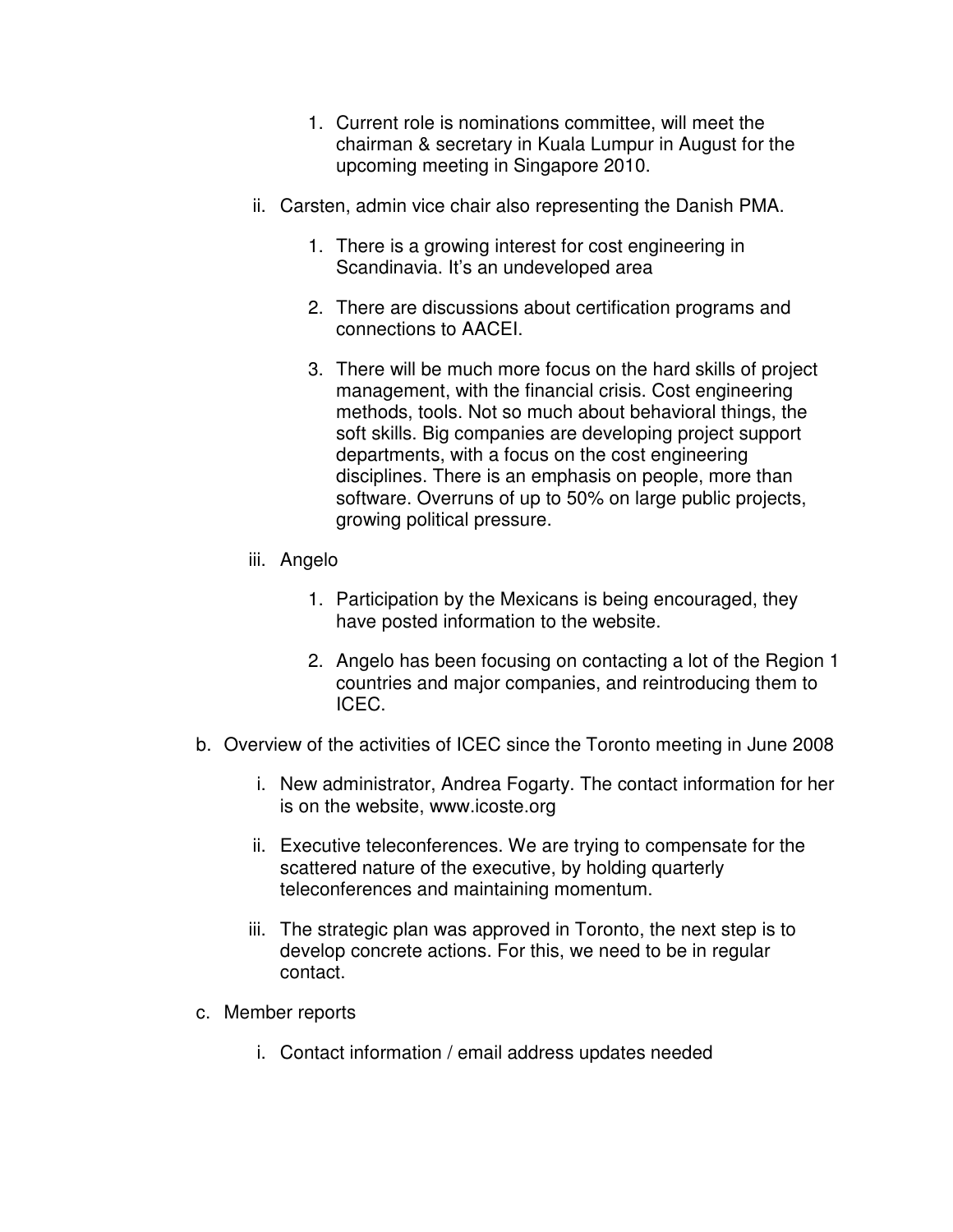- ii. Even though Region 1 is the largest area, there are only 6 members. Europe has the most members, also Asia. PAQS meets every year.
- iii. IBEC
	- 1. A written report was provided
- iv. AACE International
	- 1. A written report was provided
	- 2. Newly formed section in Northern India
	- 3. Opportunities to translate the S&K into Chinese
	- 4. The international marketing director is Sean Regan
- v. AACE Canada Inc.
	- 1. A verbal report was provided by Ginette B, copy to be provided in writing
	- 2. The current AACE Canada president is Peter Ripley, also serving as Region 1 director AACE International
	- 3. The economy is affecting participation in events, but not membership. Membership represents approximately 15% of AACE International membership.
	- 4. There are 9 sections, and 2 student sections
	- 5. Scholarships, certification sessions, endowment funds at U Calgary and So. Alberta Inst. of Tech.
- 5. ICEC World Congress in 2014
	- a. Discussions in Region 2 about Slovenia or Italy (Milan) will be continued at the next Region 2 meeting in Paris
- 6. Strategic Plan
	- a. Amended 29 June 2008
	- b. ICEC is not a national association. The mission is to promote the profession and cooperation between societies. A major communication vehicle is the website.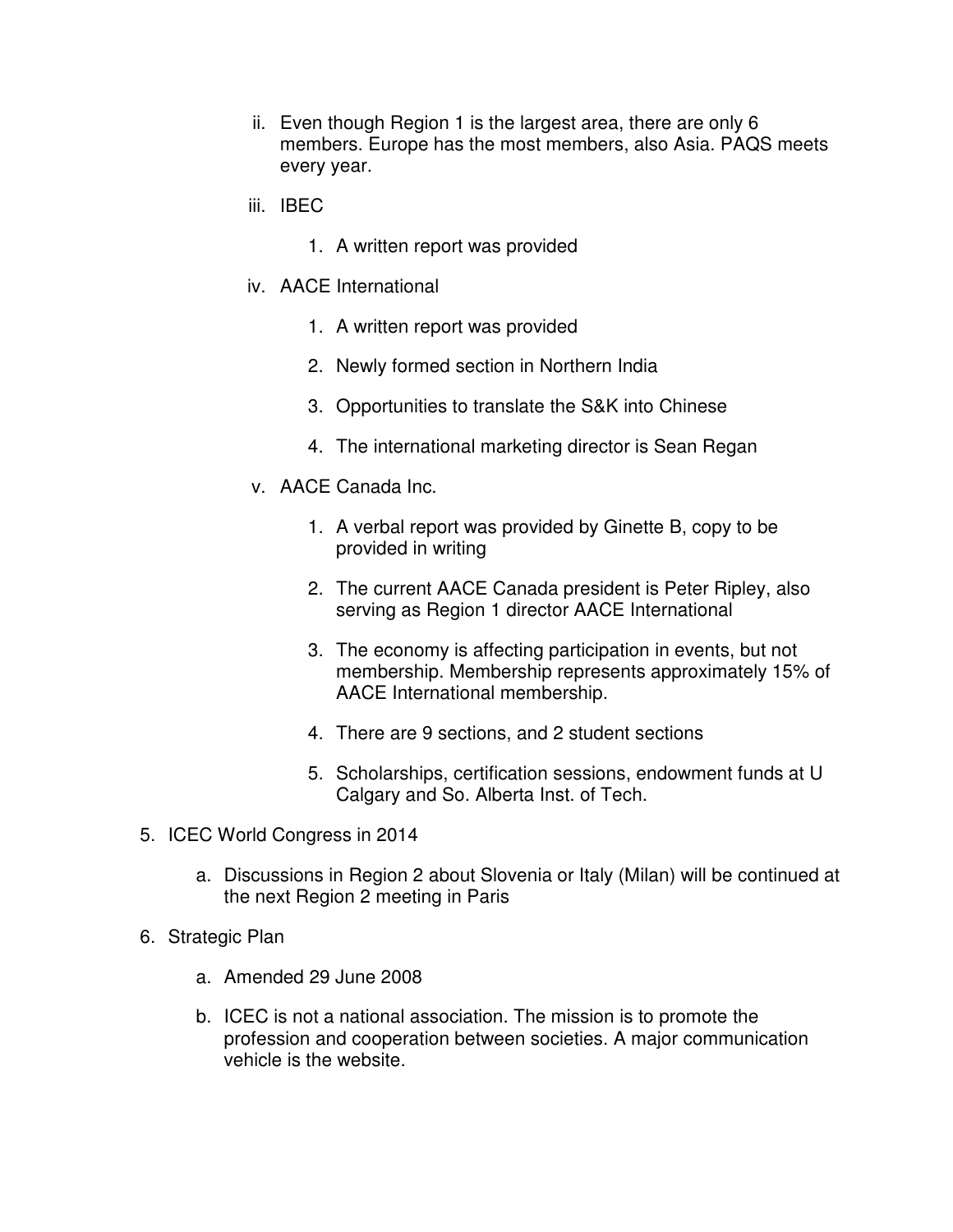- c. Every two years, there is a world congress. The next will be in 2010 Singapore. 2012 Durban South Africa. 2014 will be in Region 2 in Europe. 2016 is the Americas, Brazil has expressed interest.
- d. Next, action plans will be developed to realize the strategic plan
- 7. ICEC International Cost Model / Location Factor Project
	- a. John Hollman no progress has been made
- 8. UN NGO Roster Status
	- a. Murtala is developing literature about this
- 9. New and potential member associations
	- a. There was some discussion about possible termination of CIQS (Canada) membership. Interest has been declining, and they do not have a strong national presence. Participation has been regional. However, they have been involved with PAQS, hosted a meeting in Edmonton. There have been joint meetings in Vancouver with AACE Canada.
	- b. Is there an information kit being developed for new member associations?
- 10. Cooperation with other bodies
	- a. ICEC would like to make a presentation to the board of directors of AACE international, at the San Antonio board meeting in January 2010
- 11. Reminders / standing items
	- a. Overview of ICEC, presented by Carsten W
		- i. Mission statement
		- ii. Membership advantages a portal to cost engineering worldwide
		- iii. Accreditation of certification and professional development programs
		- iv. International Roundup includes member association news
		- v. Academic journal
	- b. ICEC Awards
		- i. Ginette Basak is working with the current chairman, asking for nominations for awards